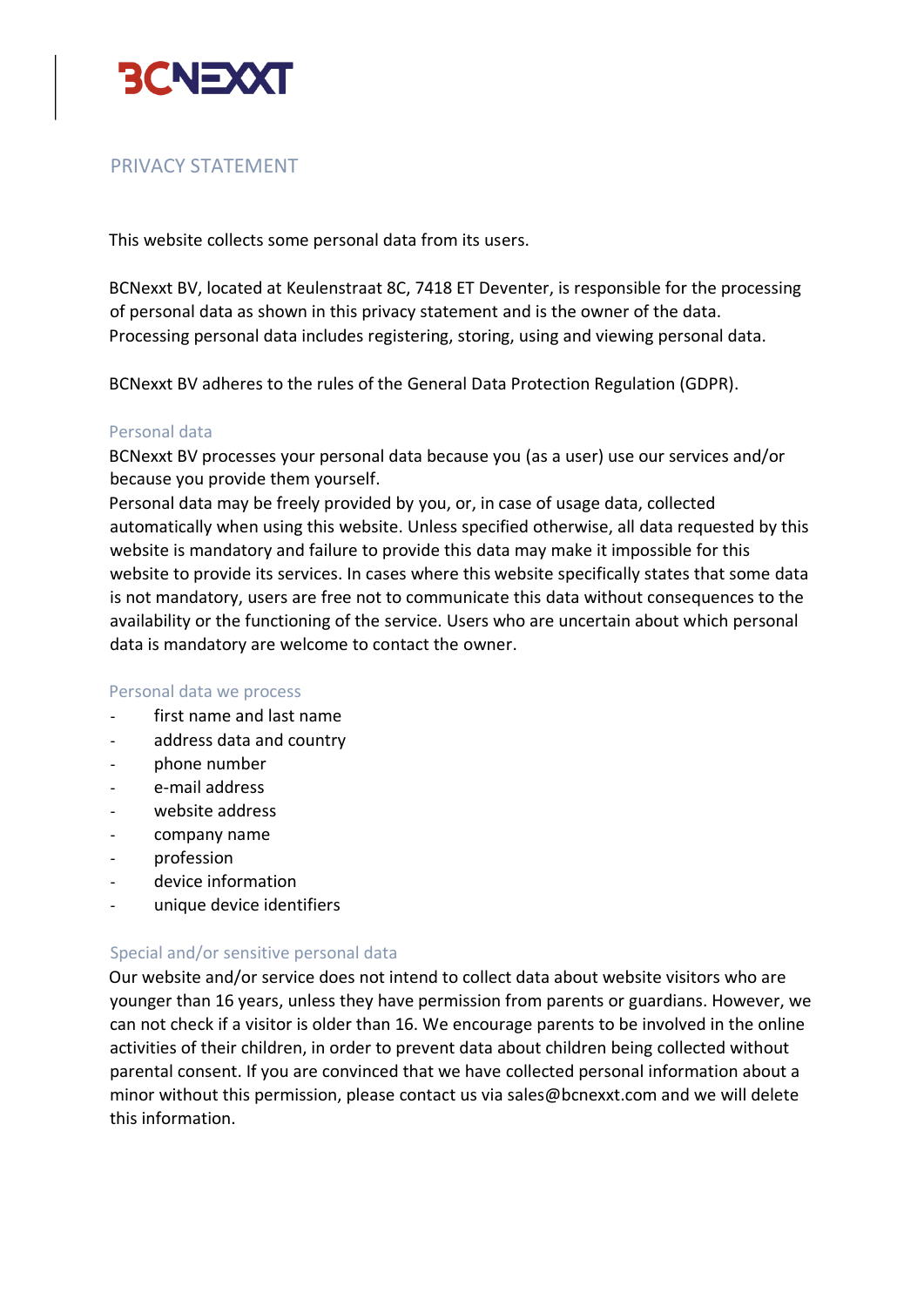

## For what purpose we process personal data

BCNexxt BV processes your personal data for the following purposes:

- send our newsletter and/or advertising brochure
- call or e-mail you if necessary to carry out our services
- inform you about changes to our services and products
- give you the opportunity to create an account
- deliver goods and services to you
- financial settlement/payment
- marketing

## On what legal basis we process personal data

The processing of personal data takes place on the following basis:

- for the carrying out of our services or for the performance of an agreement with you and/or for any pre-contractual obligations thereof
- there is a legitimate interest pursued by BCNexxt BV or by a third party, or processing is related to a task that is carried out in the public interest or in the exercise of official authority vested in BCNexxt BV
- on the basis of a legal obligation to which BCNexxt BV is subject
- you give yourself consent for one or more specific purposes

BCNexxt BV handles personal data with care and takes the necessary technical and organizational protection measures. BCNexxt BV takes appropriate security measures to prevent unauthorized access, disclosure, modification, or unauthorized destruction of the data. If you have the impression that your data is not properly secured or there are indications of abuse, please contact us.

The data is processed at BCNexxt BV's operating offices and in any other places where the parties involved in the processing are located.

## Automated decision-making

BCNexxt BV does not take decisions based on automated processing on matters that can have (significant) consequences for persons. This concerns decisions taken by computer programs or systems, without involving a person (for example an employee of BCNexxt BV).

## How long we store personal data

BCNexxt BV does not store your personal data longer than is strictly necessary to realize the purposes for which your data is collected. In some cases, the law or an order of an authority determines how long data may or must be kept.

As long as you are a customer, prospect or lead and/or supplier for us your personal data is stored for a maximum of 7 years after the end of the relationship.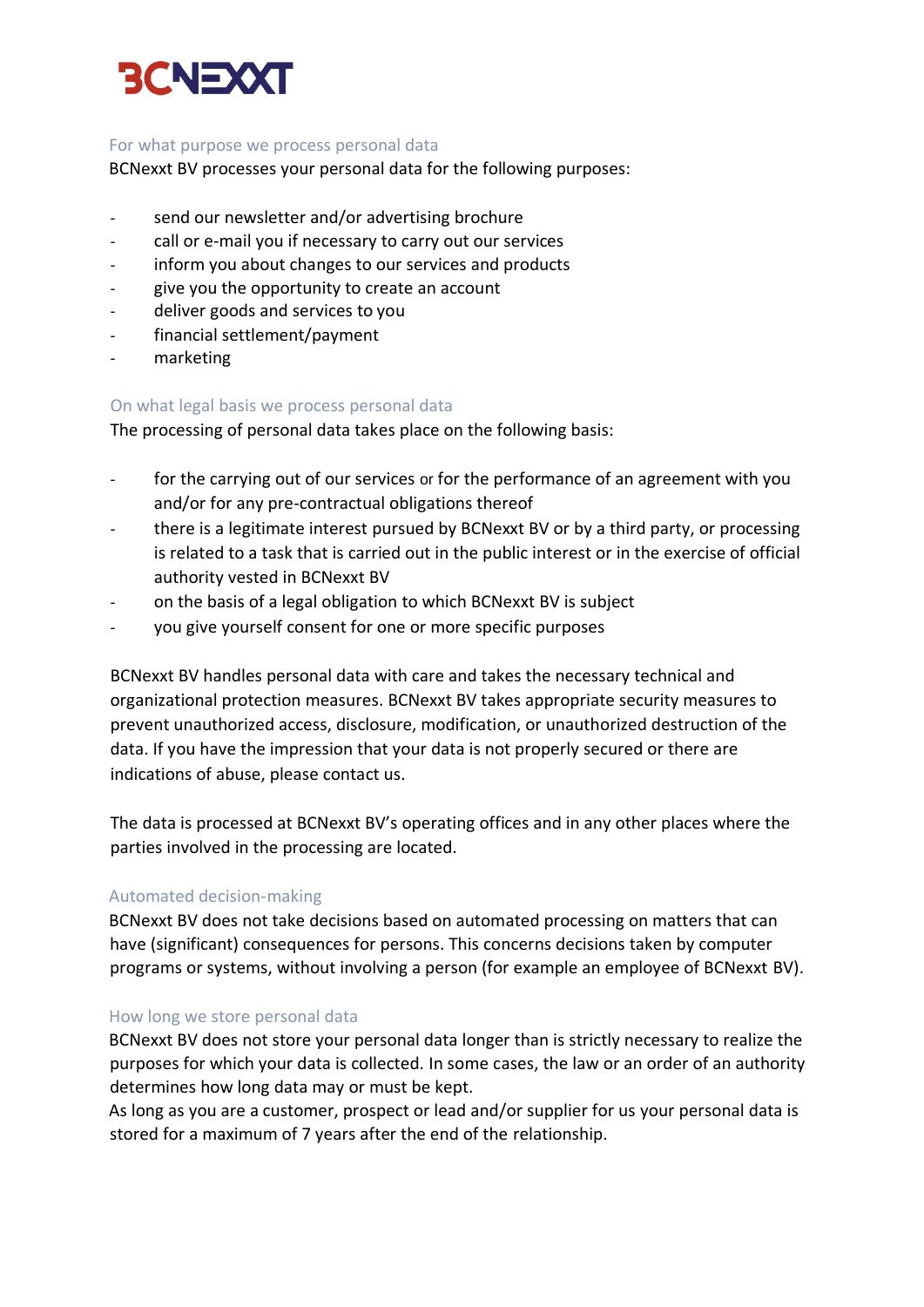

## Sharing personal data with third parties

BCNexxt BV will not sell your information to third parties and will only provide this information if this is necessary for the execution of our agreement with you or to comply with a legal obligation.

The data processing is carried out using computers and/or IT enabled tools, following organizational procedures and modes strictly related to the purposes indicated. In addition to BCNexxt BV, in some cases, the data may be accessible to certain types of persons in charge, involved with the operation of this website, or external parties appointed, if necessary, as data processors by BCNexxt BV. The updated list of these parties may be requested from BCNexxt BV at any time.

With companies that process your data in our assignment (data processors), we conclude a data processing agreement (DPA) to ensure the same level of security and confidentiality of your data. BCNexxt BV remains responsible for these processing operations. BCNexxt BV does not pass on personal data to countries outside the European Economic Area (EEA).

### Cookies

BCNexxt BV does not use cookies or similar techniques.

### Your rights

- right of access (which data are stored)
- right to correction (adjust incorrect data)
- right to erasure (if the data are no longer needed)
- right to be forgotten (in case of objection)
- data portability (transfer data to a third party)

You have the right to withdraw your consent to the data processing or to object to the processing of your personal data by BCNexxt BV.

You can send a request for inspection, correction, deletion, data transfer of your personal data or request for cancellation of your consent or objection to the processing of your personal data to sales@bcnexxt.com.

To ensure that the request for access has been made by you, we ask verification questions to identify you. We respond as quickly as possible, but within four weeks, at your request.

## **Complaints**

In the event that you are not satisfied with the way in which BCNexxt BV handles your data and we cannot resolve it together, you can submit a complaint about this to the Dutch Data Protection Authority. This can be done via the following link:

https://autoriteitpersoonsgegevens.nl/nl/contact-met-de-autoriteit-persoonsgegevens/tipons